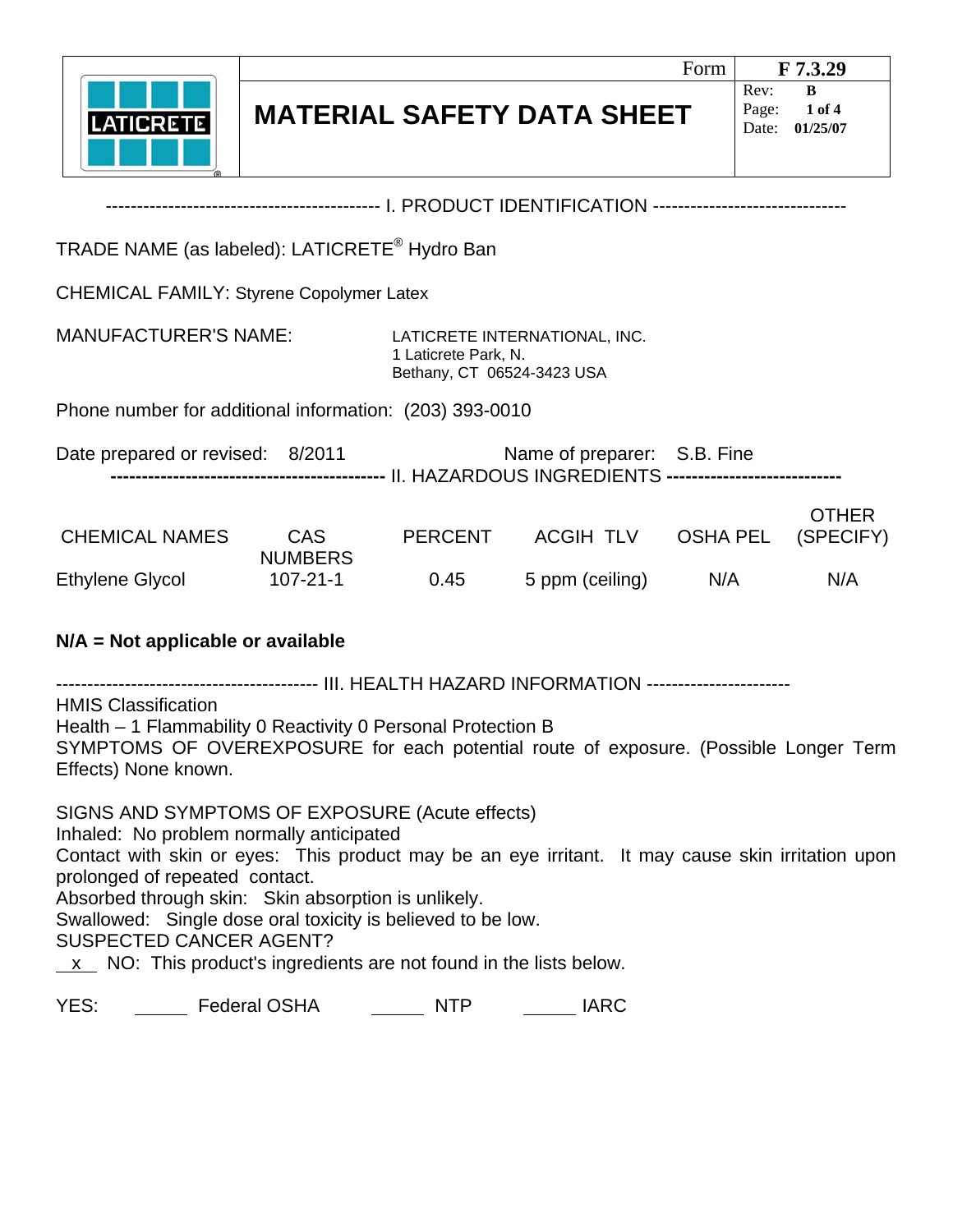

Page: **2 of 4**  Date: **01/25/07** 

------------------------------IV. FIRST AID: EMERGENCY PROCEDURES-----------------------------------------

Eye Contact: Hold eyelids apart and immediately flush eyes with plenty of water for at least 15 minutes. Get medical attention immediately.

Skin Contact: Wash off in flowing water or shower.

Inhaled: No adverse effects anticipated.

Swallowed No adverse effects anticipated by this route of exposure incidental to proper industrial handling.

| Flash Point method): Non-flammable water based product                                                             |                                |             |
|--------------------------------------------------------------------------------------------------------------------|--------------------------------|-------------|
| Auto ignition temperature, <sup>o</sup> F: N/A                                                                     |                                |             |
| Flammable limits in air, volume %:                                                                                 | Lower (LEL)                    | Upper (UEL) |
| Fire extinguishing materials:                                                                                      |                                |             |
| water spray<br>$\overline{\phantom{a}}$ $\overline{\phantom{a}}$ $\overline{\phantom{a}}$ $\overline{\phantom{a}}$ | carbon dioxide<br>$\mathsf{X}$ | other:      |
| foam<br>$\mathsf{X}$                                                                                               | x dry chemical                 |             |

Special fire fighting procedures: N/A

Unusual fire and explosion hazards: Closed containers exposed to extreme heat may rupture due to pressure buildup.

----------------------------------- VI. SPILL, LEAK, AND DISPOSAL PROCEDURES -----------------------

Spill response procedures (include employee protection measures): Small amounts of spilled material may be absorbed onto and appropriate absorbent. Prevent spilled liquid from entering sewers, storm drains, and natural waterways. Wear safety glasses and impervious gloves.

Preparing wastes for disposal (container types, neutralization, etc.): Place contaminated absorbed material into metal containers and seal.

NOTE: Dispose of all wastes in accordance with federal, state and local regulations.

------------------------------------------VII. Handling and Storage---------------------------------------------------------- Store in area between  $40^{\circ}$ F and  $100^{\circ}$ F.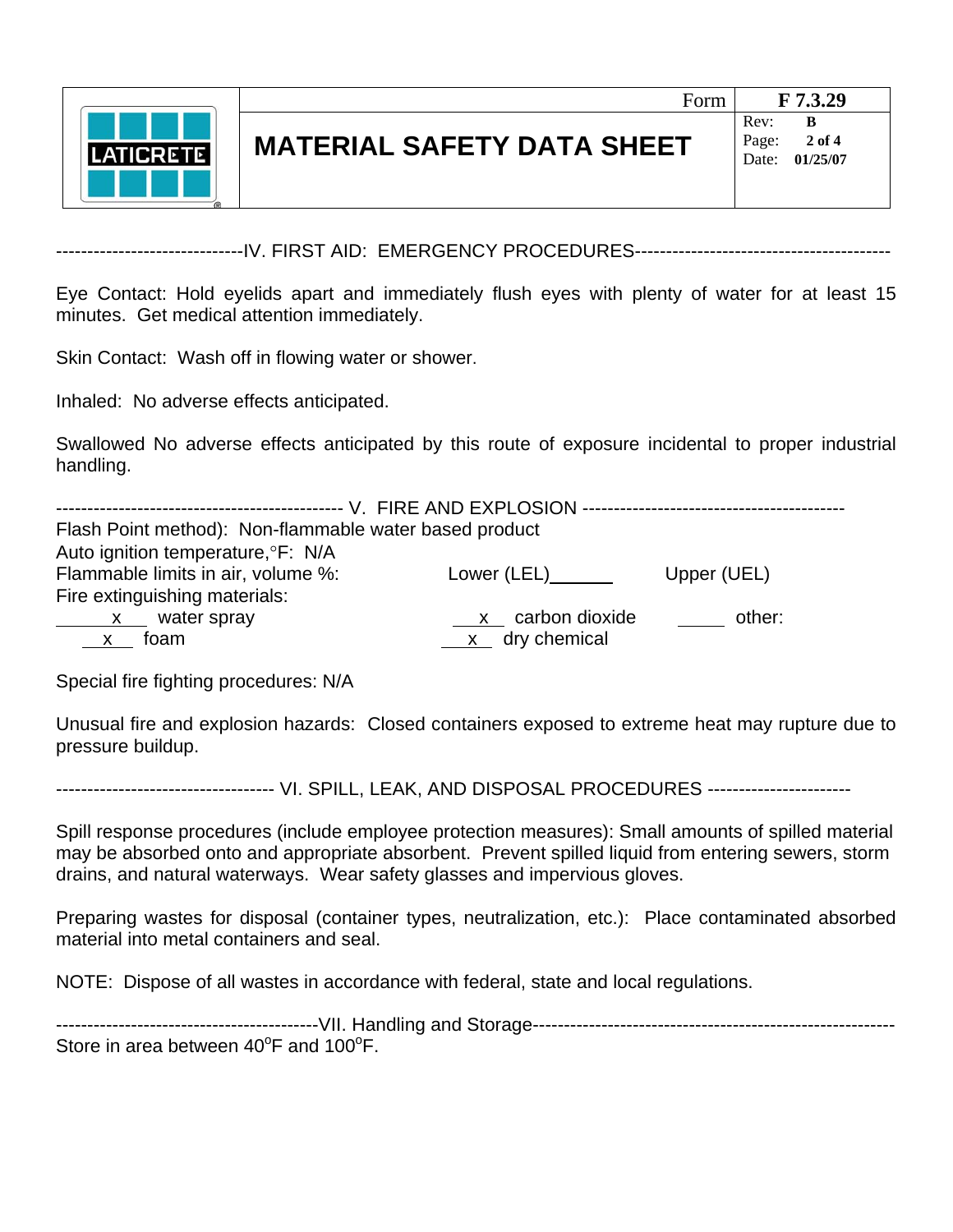

## **MATERIAL SAFETY DATA SHEET**

------------------------ VIII. Exposure Controls and Personal Protection --------------------Ventilation and engineering controls: Good general ventilation should be sufficient for most conditions

Respiratory protection (type): Not needed for most conditions

Eye protection (type): Use chemical goggles or safety glasses

Gloves (specify material): Impervious gloves, vinyl or rubber

Other clothing and equipment: Wear clean, long-sleeved bond-covering clothing

Work practices, hygienic practices: Maintain good housekeeping standards

Other handling and storage requirements: Should store at temperatures between 40 - 100°F

Protective measures during maintenance of contaminated equipment:

| Vapor density (air=1): N/A<br>pH 9-10                                                                                                                                                                                                                 |                         | Melting point or range, <sup>o</sup> F: N/A  |  |  |  |
|-------------------------------------------------------------------------------------------------------------------------------------------------------------------------------------------------------------------------------------------------------|-------------------------|----------------------------------------------|--|--|--|
| Specific gravity: 1.34 - 1.35                                                                                                                                                                                                                         |                         | Boiling point or range, °F: 212              |  |  |  |
| Solubility in water: dispersable<br>Vapor pressure, mmHg at 20°C: 23 hPa                                                                                                                                                                              |                         | Evaporation rate (butyl acetate = $1$ ): N/A |  |  |  |
| Appearance and odor: olive colored, thick liquid, Slight styrene odor<br>HOW TO DETECT THIS SUBSTANCE (warning properties of substance as a gas, vapor, dust, or<br>mist):                                                                            |                         |                                              |  |  |  |
|                                                                                                                                                                                                                                                       |                         |                                              |  |  |  |
| Stability:                                                                                                                                                                                                                                            | <u>x</u> Stable _______ | Unstable                                     |  |  |  |
| Conditions to avoid: No hazardous reactions are expected to occur under normal industrial<br>conditions.                                                                                                                                              |                         |                                              |  |  |  |
| Incompatibility (materials to avoid): N/A                                                                                                                                                                                                             |                         |                                              |  |  |  |
| Hazardous decomposition products (including combustion products): (from burning, heating, or<br>reaction with other materials). Thermal decomposition in the presence of air may yield carbon<br>monoxide and/or carbon dioxide and traces of monomer |                         |                                              |  |  |  |
| Hazardous polymerization:<br>Conditions to avoid: N/A                                                                                                                                                                                                 | May occur               | Will not occur<br>$\mathsf{X}$               |  |  |  |